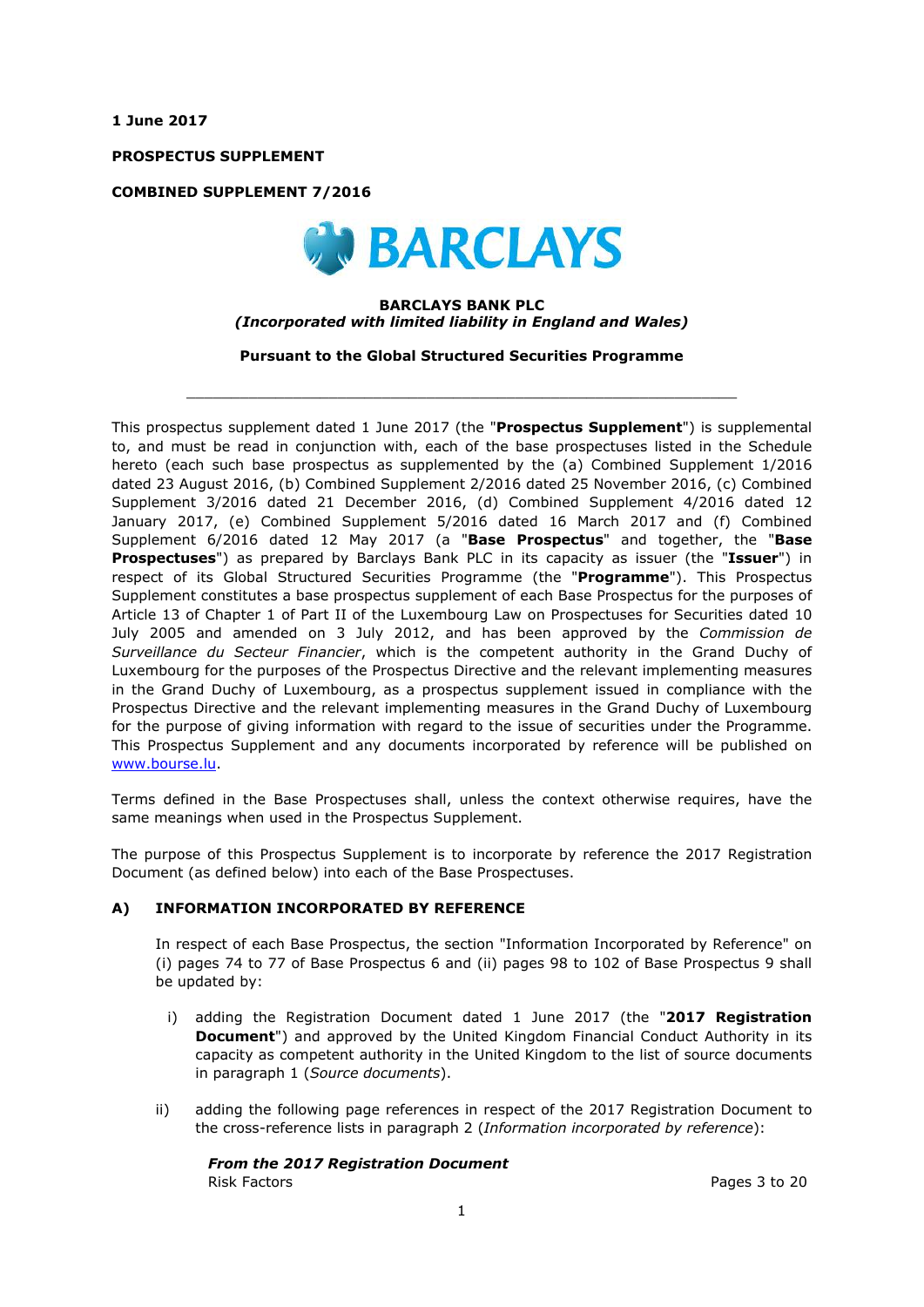Only information listed in the cross-reference lists above is incorporated by reference into the Base Prospectuses.

The information incorporated by reference that is not included in the cross-reference list, is considered as additional information and is not required by the relevant schedules of **Commission Regulation (EC) No 809/2004**.

The information incorporated by reference, either expressly or implicitly, into the 2017 Registration Document does not form part of this Prospectus Supplement and/or any of the Base Prospectuses.

Information in the 2017 Registration Document which is not incorporated by reference into the Base Prospectuses is either not relevant for the investor or is covered elsewhere in the Base Prospectuses.

The above documents may be inspected during normal business hours at the registered office of the Issuer or at https://www.home.barclays/barclays-investor-relations/results-andreports/annual-reports.html.

To the extent that there is any inconsistency between (a) any statement in this Prospectus Supplement (in relation to any Base Prospectus) and (b) any other statement in, or incorporated by reference in any Base Prospectus, the statements in (a) above shall prevail.

In accordance with Article 13 paragraph 2 of Luxembourg Law, investors who have agreed to purchase or subscribe for Securities before this Prospectus Supplement was published have the right, exercisable within two working days after the date on which this Prospectus Supplement is published, to withdraw their acceptances. This right is exercisable up to, and including 5 June 2017. Investors should contact the distributor from which they agreed to purchase or subscribe the Securities in order to exercise their withdrawal rights.

References to each Base Prospectus shall hereafter mean each such Base Prospectus as supplemented by this Prospectus Supplement. The Issuer has taken all reasonable care to ensure that the information contained in each Base Prospectus, as supplemented by this Prospectus Supplement is, to the best of its knowledge, in accordance with the facts and contains no omission likely to affect its import and accepts responsibility accordingly. Save as disclosed in this Prospectus Supplement, no significant new factor, material mistake or inaccuracy relating to the information included in each Base Prospectus is capable of affecting the assessment of securities issued pursuant to each Base Prospectus has arisen or been noted, as the case may be, since the publication of each Base Prospectus (as supplemented at the date hereof) by the Issuer.

This Prospectus Supplement has been approved by the Commission de Surveillance du Secteur Financier, which is competent authority in the Grand Duchy of Luxembourg for the purposes of the Prospectus Directive and the relevant implementing measures in the Grand Duchy of Luxembourg, as a prospectus supplement issued in compliance with the Prospectus Directive and the relevant implementing measures in the Grand Duchy of Luxembourg for the purpose of giving information with regard to the issue of securities under the Programme.

# **BARCLAYS**

The date of this Prospectus Supplement is 1 June 2017